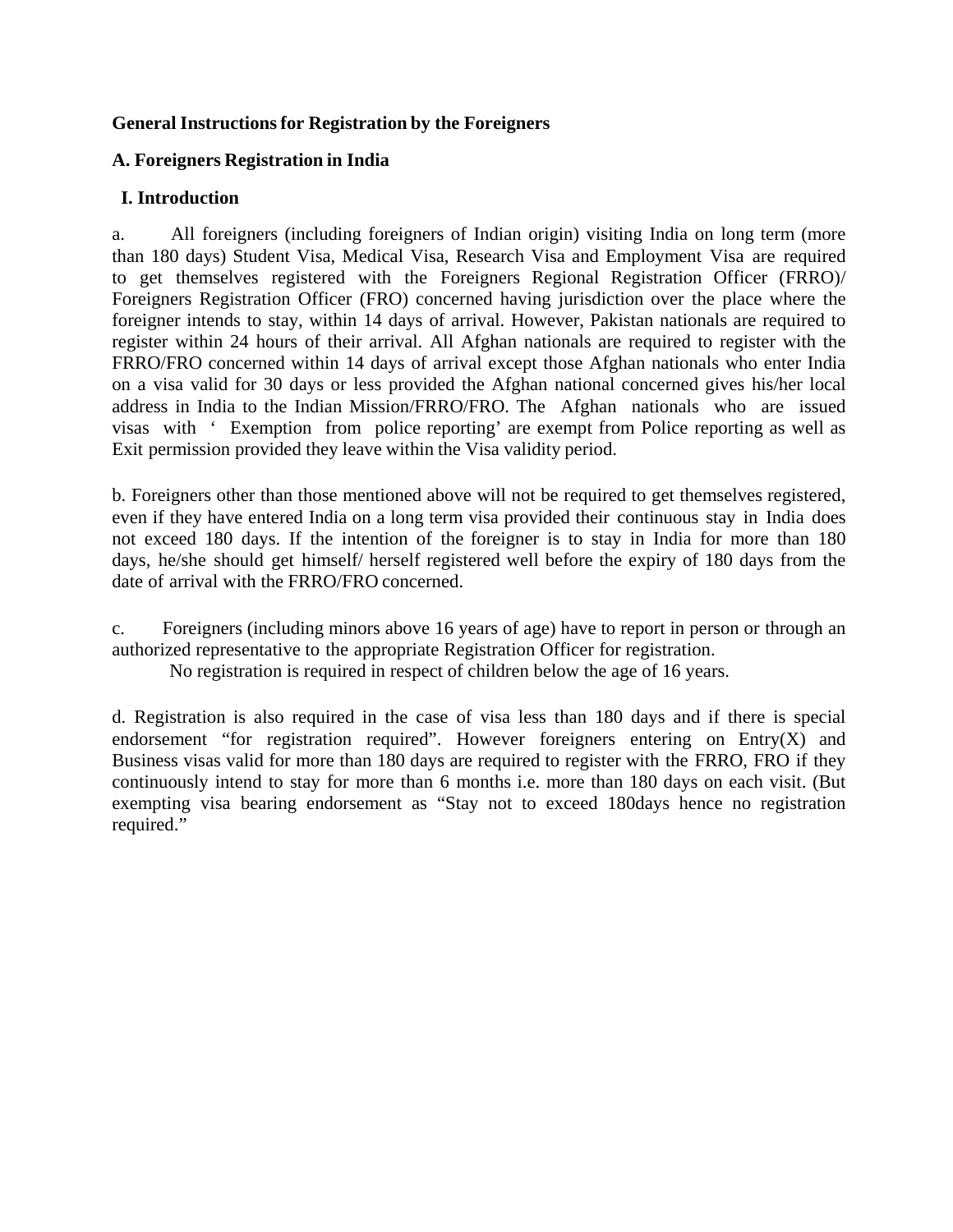e. All Indian Missions shall stamp the visas of the foreigners mentioned at above to the effect "REGISTRATION REQUIRED WITHIN 14 DAYS FROM THE DATE OF ARRIVAL" in India. As regards (b) the Indian Missions may stamp the visas to the effect "REGISTRATION NOT REQUIRED IF EACH STAY DOES NOT EXCEED 180 DAYS".

f. Apart from the above, foreigners entering on Journalist and any other category of visa which is valid for more than 180 days and do not have a special

endorsement of "Each stay 180 days hence no registration required" are required to register with the concerned F.R.R.O.'s, F.R.O.s within 180 days of their arrival.

Foreigners (including minors above 16 years of age) have to report in person or through an authorized representative to the appropriate Registration Officer for registration.

No registration is required in respect of children below the age of 16 years.

g. Ordinarily, the registration process is completed on the same day, but it may vary in those cases where field enquiry/other checks are required to be done by the registration officer.

h. The above guidelines are valid for all cases except those where visa has special endorsement regarding registration.

### **II. Regulations applicable to foreigners in India: a. Regulations:**

The extant Acts dealing with entry, stay and exit of foreigner nationals in the country are:

i. Passport (Entry into India) Act, 1920 ii. Foreigners Act, 1946

iii. Registration of Foreigners Act, 1939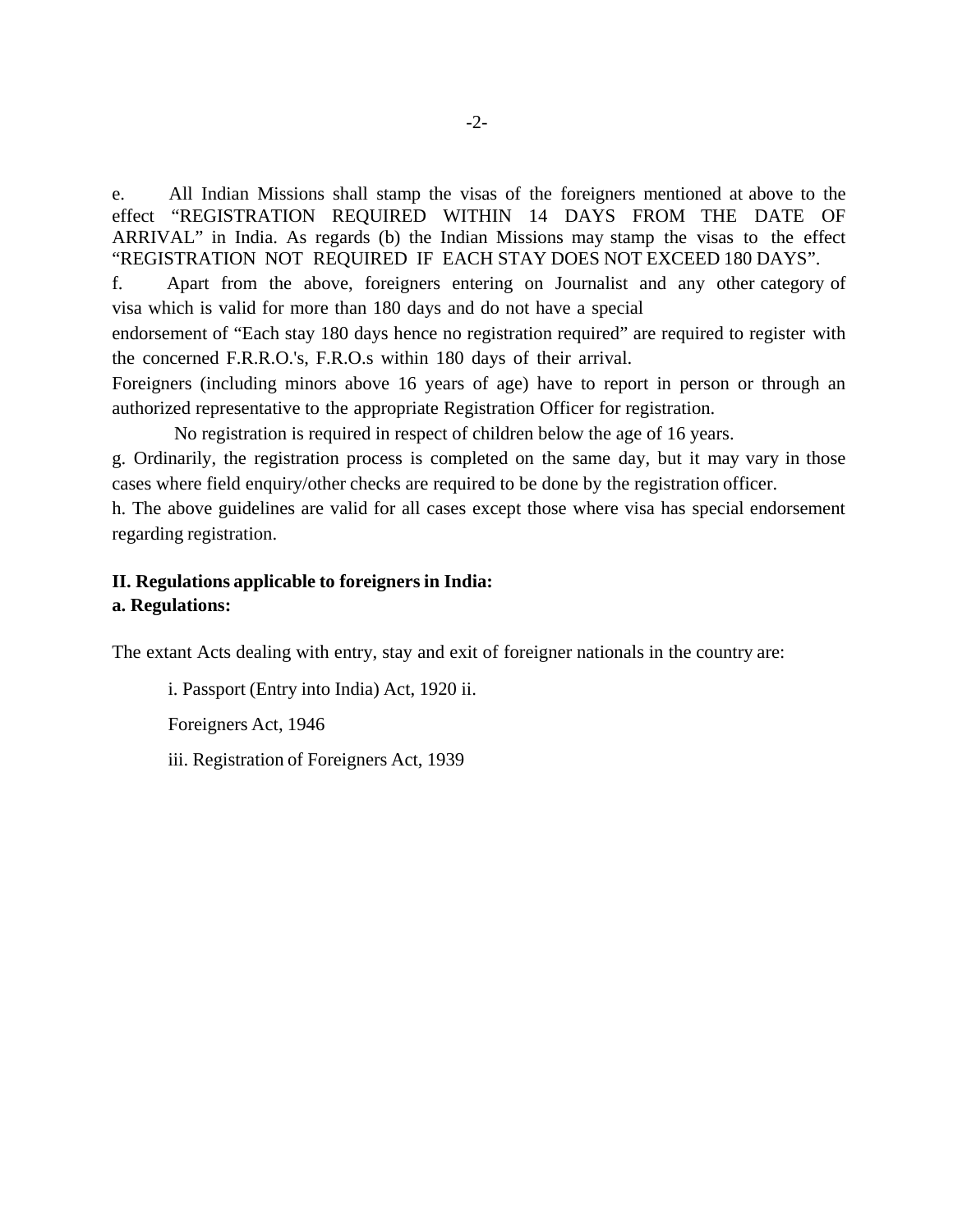## **b. Registration officers:**

| S. No.         | <b>Acts</b>                                                                                         | <b>Description</b>                                                                                                                                                                                                                                                                                       |
|----------------|-----------------------------------------------------------------------------------------------------|----------------------------------------------------------------------------------------------------------------------------------------------------------------------------------------------------------------------------------------------------------------------------------------------------------|
| 1              | The Passport (Entry in India) Act,<br>1920                                                          | specific authorization<br>of<br>prescribes<br>It<br>foreigner nationals on their valid travel<br>documents/ passports for allowing entry<br>into the country. Under this Act and the<br>Rules made there under, the foreigners<br>coming to India are required to get visa<br>from Indian Missions/Posts |
| $\overline{2}$ | The Foreigners Act, 1946                                                                            | It regulates the entry of foreigners into<br>India, their presence therein and<br>their departure therefrom.                                                                                                                                                                                             |
| 3              | The<br>of Foreigners<br>Registration<br>Act, 1939 and the Registration of<br>Foreigners Rules, 1992 | It mandates that certain categories of<br>foreigners whose intended stay in India is more<br>than the specified period, or as provided in their<br>visa authorization, are<br>required to get themselves register4ed with the<br>Registration Officer.                                                   |

The authorities concerned with registration etc. of a foreigner in India are the Foreigners Regional Registration Officers (FRROs) at Kolkata, Mumbai, New Delhi, Chennai, Amritsar, Bangalore and Hyderabad, and the District Superintendents of Police in all other districts.

# **c. Arrival formalities:**

Every person entering India by air, land or sea is required to complete the Embarkation/ Disembarkation card (D/E card) proforma (Form 'D' – Registration of Foreigners Rules, 1992).

# **d. Residential Permit:**

Residential permit is issued at the time of registration, its validity being the period of stay specified in the visa. Application for extension of the Residential Permit should be made at least **TWO** months before its expiry to the nearest Registration Officer in the prescribed form.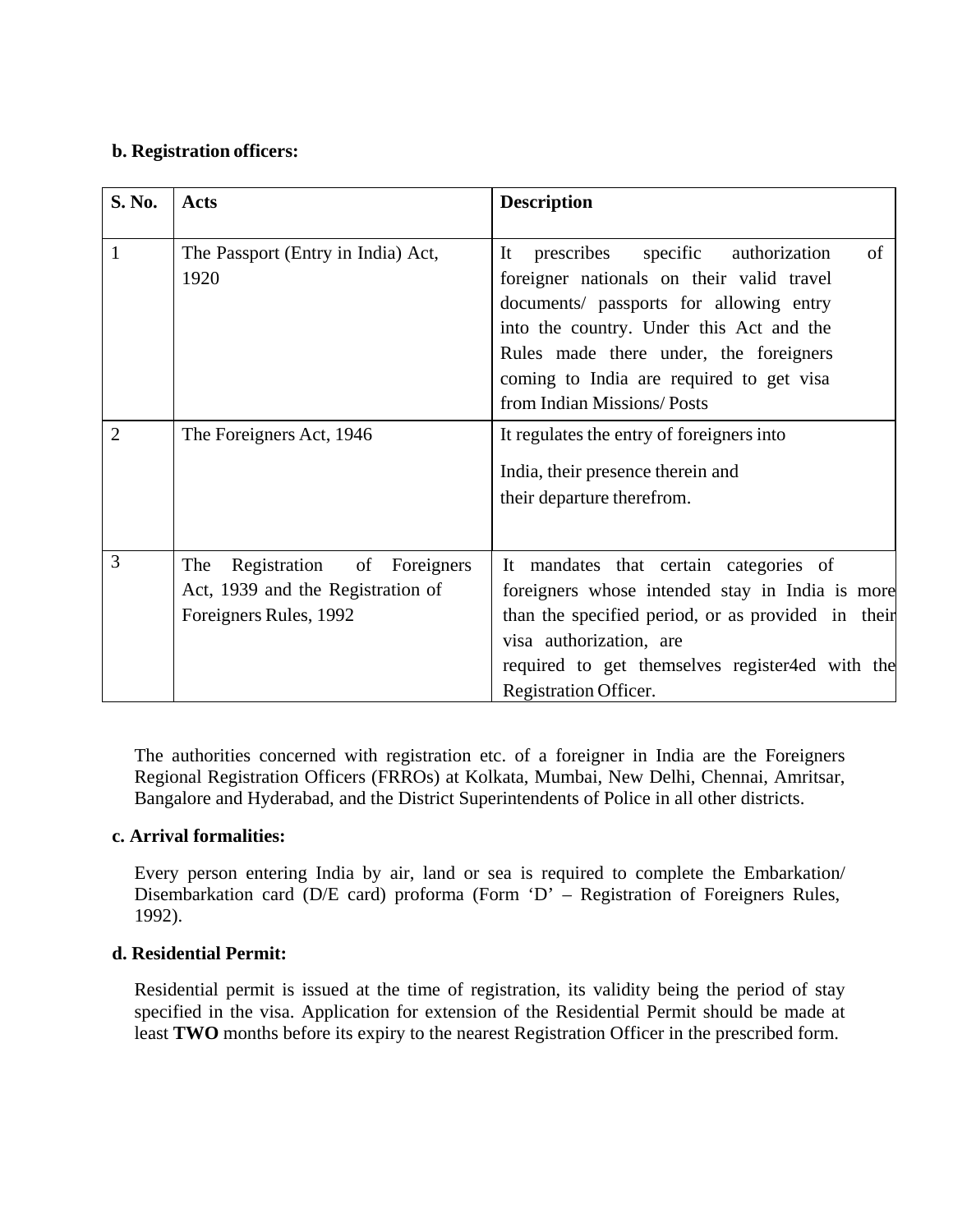#### **e. Report of absence from address:**

If at any time a foreigner who is required to register proposes to be absent from his/ her registered address for a continuous period of eight weeks or more; or is changing the registered address; or is finally departing from India, he shall, before leaving, inform in person, or through an authorized representative, or by registered post to the jurisdictional Registration Officer of his/ her intention to leave, either temporarily or permanently. In case he/ she is moving to another address in India, the new address should also be intimated to the Registration Officer.

### **f. Departure formalities:**

Every registered foreigner who is about to depart finally from India shall surrender his/ her certificate of registration either to the Registration Officer of the place where he/ she is registered, or of the place from where he/ she intends to depart, or to the Immigration Officer at the port/ check post of exit from India. If the certificate is surrendered to any authority other than the Immigration Officer of the post or check post of exit, a receipt indicating such surrender of the document may be obtained and shown to the Immigration Officer. It is not necessary for a foreigner **(except a citizen of Pakistan or Afghanistan)** to seek exit/ departure clearance from the Registration Officer of his/ her place of registration. Such a foreigner can straightaway depart from the Immigration Check Point. Those Afghan nationals who enter India on a visa valid for 30 days or less are exempt from the requirement of exit permission provided the Afghan national concerned gives his/her local address in India to the Indian Mission/FRRO/FRO. The Afghan nationals who are issued visas with ' Exemption from police reporting' are exempt from Police reporting as well as Exit permission provided they leave within the Visa validity period. The Afghan nationals who are issued visas with ' Exemption from police reporting' are exempt from Police reporting as well as Exit permission provided they leave within the Visa validity period.

### **g. Diplomats, Officials etc.:**

i. Foreign diplomatic and/ or consular officers or officials assigned to India and their spouses and children are exempt from registration on a reciprocal basis. However, this exemption is not available to the members of the staff of the missions of the Arab Republic of Egypt and Syrian Arab Republic.

ii. Officials of the UN and its Specialized Agencies coming to India on duty, their spouses and dependent relatives, as well as experts under the UN and its Specialized Agencies holding UN Laissez-Passer or any other document indicating their status with the UN, are exempted from registration. Such persons are also not issued a residential permit.

### **h. Stay at Hotels:**

All foreigners who stay at hotels, guesthouses or places of such nature should furnish on arrival particulars for filling in the hotel register, sign therein, and also furnish the required particulars at the time of departure.

### **i. Prohibited places:**

No foreigner can visit or reside in any prohibited place, declared as such under the provisions of the Official Secrets Act, 1923 without the permission of the jurisdictional authority. For a visit to a Protected / Restricted Area/ Cantonment Area, prior permission of the competent authority must be obtained by the foreigner.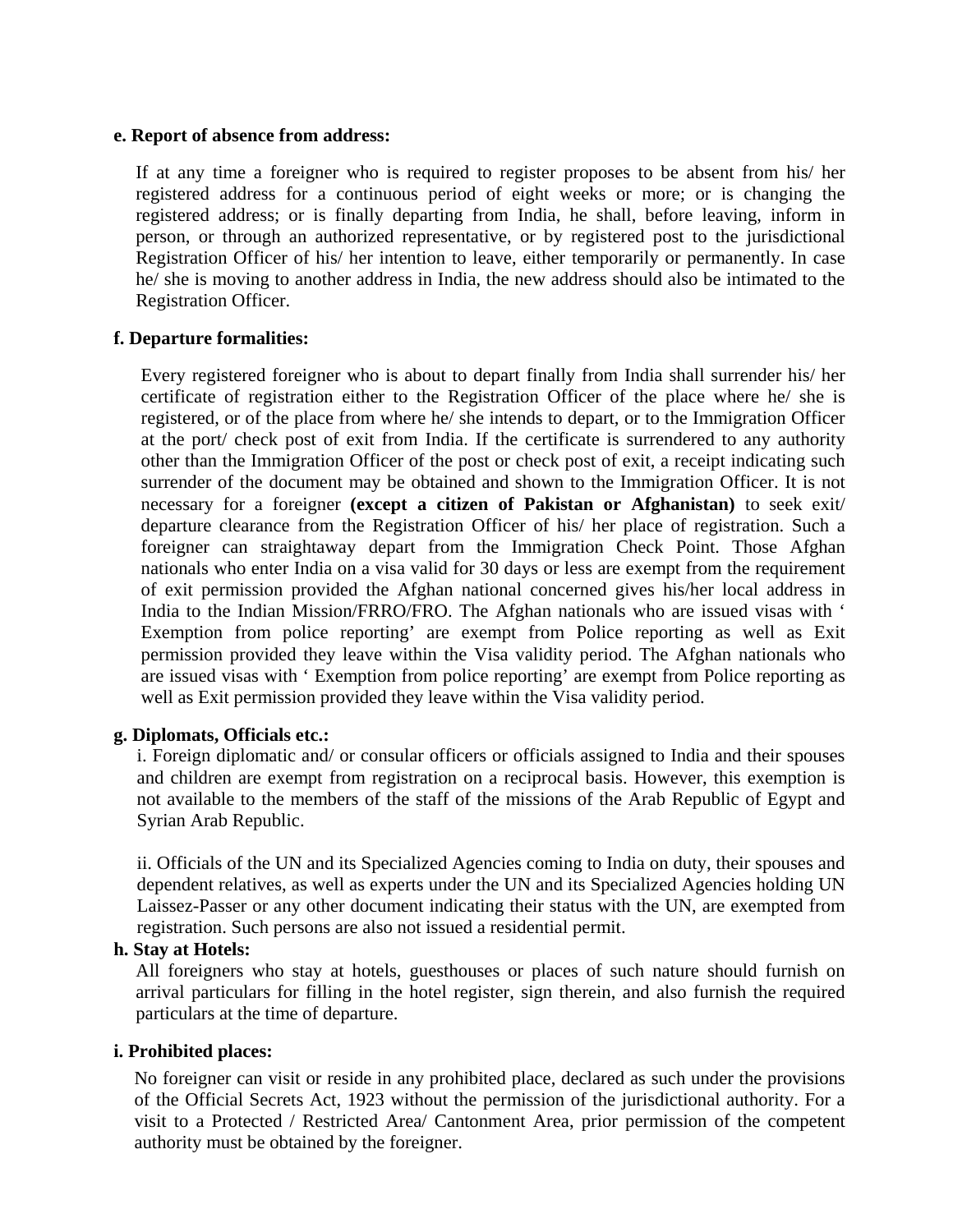### **j. Responsibility of the Indian Host/ Sponsor**

It is the responsibility of the Indian host/sponsor giving undertaking on behalf of the foreigner

i. To ensure good conduct of the foreigner during his/her stay in India and to inform the FRRO/FRO office in case of termination of / Business contract to confirm the foreigner's departure from the country along with flight details and date of departure.

ii. To produce the foreigner in person at FRRO/FRO office within 24 hours in case of withdrawal of undertaking for the good conduct of the Foreigner. The Indian Host/ sponsor shall also inform the flight details and date of departure in the event the foreigner decides to leave the country for good.

# **k. Supporting documents required for the registration:**

 i. Original valid passport and Visa along with 4 passport size colour photographs (4 cm x 4cm with white background, ears distinctly visible without spectacles and cap).

- ii. Registration form
- iii. 3 photocopies of the relevant pages of passport (photo page, page indicating validity, page bearing arrival stamp of Indian Immigration.

iv. Undertaking letter (3 copies signed by Indian Host/ sponsor/ Guarantor along with any one valid identity document like passport, election identity card, official identity card, PAN card, etc).

v. Proof of Residence (3 copies of either electricity bill/Telephone bill/ Municipal bill/ certificate of municipal authority/Leave & Licence agreement or any other valid proof of residence). Submission of letter from the hotel or receipt of payment is sufficient in case of registration on Tourist visa.

vi.Registration fee- Rs. 100/-.

vii. In case of registration on Employment visa, three copies of the terms and conditions of the contract of assignment, including salary, designation, tenure of employment etc.

viii. In case of registration on Employment or Business Visa, three copies of PAN card or of application made for grant of PAN card.

ix. In case of registration on Employment or Business Visa, forwarding letter of concerned company/ Firm /Business undertaking, duly signed by the authorised signatory mentioning name, designation & telephone and mobile number.

x. In case of registration on student visa three copies of Bonafide certificate from School, College or academic Institute for the academic year mentioning relevant particulars including validity of admission and nationality of the foreign student.

xi. In case of registration on medical visa, letter from concerned hospital (must be reputed and recognized hospital) where treatment is being taken along with supportive medical documentary/diagnostic test reports with medical certificate about tentative period of treatment.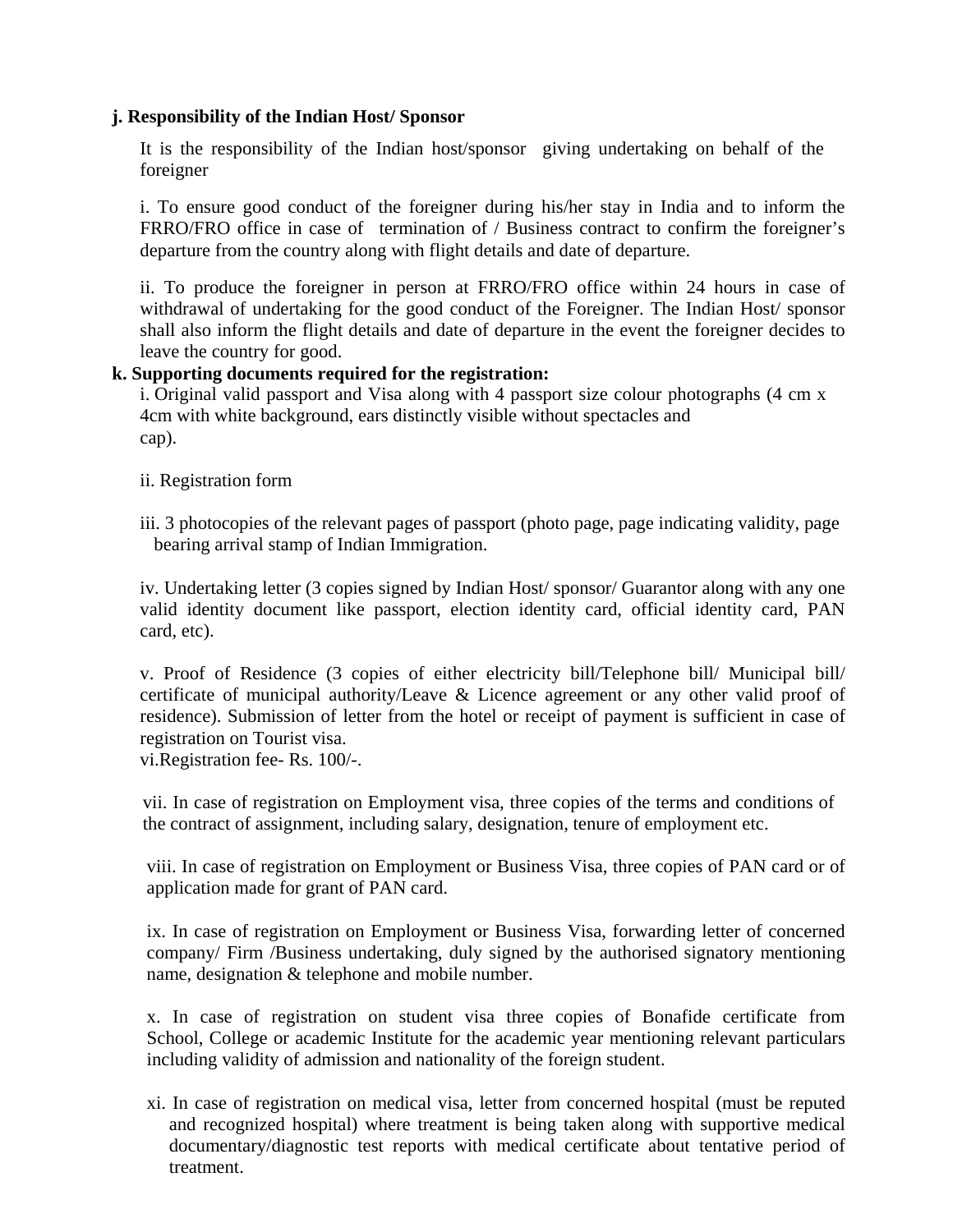xii. In case of registration on medical visa, if the applicant is admitted in the hospital, medical certificate bearing photo of the applicant attested and certified by the doctor.

# **III. Extension of Visas:**

Extensions are granted on different categories of visas as per requirements on case-to-case basis. The foreigner seeking extension must ensure that he/she submits application and the required supporting documents for extension well before date of expiry of visa. The conditions and supporting documents required for extension of visa under each category are as mentioned below:

| <b>Sl. No.</b> | <b>Type of Visa</b>    | <b>Required supporting documents</b>                                                 |
|----------------|------------------------|--------------------------------------------------------------------------------------|
|                | <b>Employment Visa</b> | 2 sets of below mentioned documents are requested by                                 |
|                |                        | the applicant:                                                                       |
|                |                        | a) Original valid Passport and Visa.                                                 |
|                |                        | b) Prescribed registration and extension forms.                                      |
|                |                        | c) Four passport size photographs $(4 \text{ cm } x 4 \text{ cm }$ colour photo with |
|                |                        | white background, ears distinctly visible, without spectacles and                    |
|                |                        | caps).                                                                               |
|                |                        | d) Resident permit book available at office for Rs. 25/-.                            |
|                |                        | e) Copies of passport (photo page) and page indicating validity),                    |
|                |                        | page bearing arrival stamp of Indian                                                 |
|                |                        | Immigration.                                                                         |
|                |                        | f) Copy of Indian visa.                                                              |
|                |                        | g) Terms and conditions of the contract of assignment including                      |
|                |                        | salary position, tenure of employment.                                               |
|                |                        | h) Undertaking in the prescribed format on the letter head of                        |
|                |                        | the company, duly signed by authorized                                               |
|                |                        | signatory mentioning name and contact number,<br>taking                              |
|                |                        | responsibilities of the foreigner during his/her day in India                        |
|                |                        | and to repatriate the foreigner at their cost if                                     |
|                |                        | situation arose.                                                                     |
|                |                        | i) Copy of Indian passport/copy of election card/ any other valid                    |
|                |                        | satisfactory identity document of a person signing undertaking,                      |
|                |                        | and electric bill/telephone bill of                                                  |
|                |                        | undertaking.                                                                         |
|                |                        | j) Copy of PAN card and Income Tax papers including                                  |
|                |                        | TDS certificate for current assessment year (if liable to pay                        |
|                |                        | income tax in India).                                                                |
|                |                        | k)Forwarding letter of concerned company/firm with                                   |

## **Supporting documents required with different category of visas:**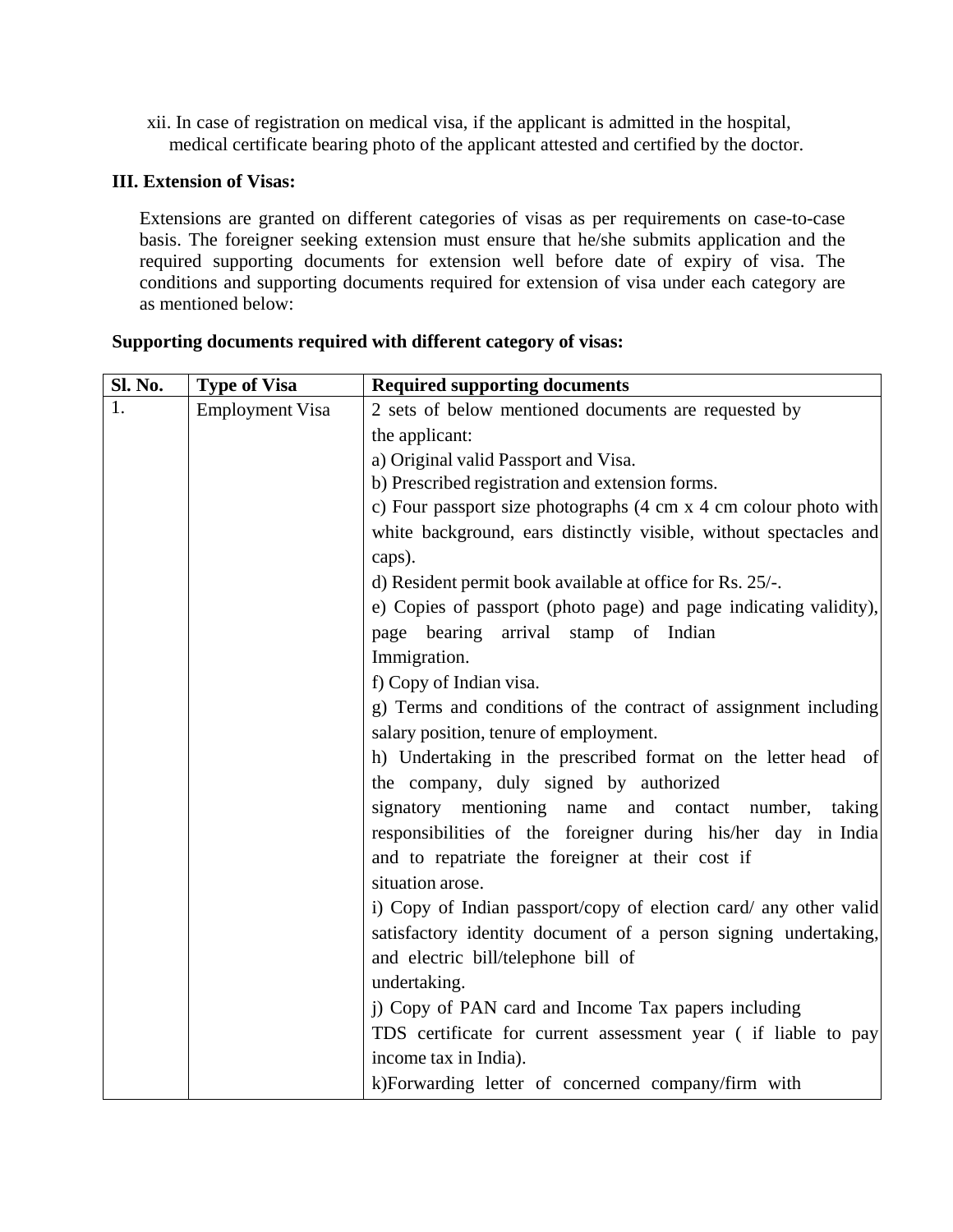|                |                      | specific reason for extension. (Duly signed by authorized<br>signatory mentioning name and telephone and mobile number).<br>l)documents/papers pertaining to the existence of The<br>firm/Company like the registration of the Company under the<br>Companies Act, proof of registration of the firm in the State<br>Industries Department or the Export Promotion Council concerned,<br>or any recognized promotional body in the field of industry and<br>trade.<br>m) Proof of Residence of the applicant <i>i.e.</i> copies of Electric<br>Bill/Leave<br>bill/Telephone<br>licence<br>agreement/company<br>$\&$<br>accommodation proof. |
|----------------|----------------------|---------------------------------------------------------------------------------------------------------------------------------------------------------------------------------------------------------------------------------------------------------------------------------------------------------------------------------------------------------------------------------------------------------------------------------------------------------------------------------------------------------------------------------------------------------------------------------------------------------------------------------------------|
| $\overline{2}$ | <b>Business Visa</b> | 2 sets of below mentioned documents are requested by<br>the applicant:                                                                                                                                                                                                                                                                                                                                                                                                                                                                                                                                                                      |
|                |                      | a) Original valid Passport and Visa.                                                                                                                                                                                                                                                                                                                                                                                                                                                                                                                                                                                                        |
|                |                      | b) Prescribed registration and extension forms duly filled<br>(to be filled on computer terminals at this office).                                                                                                                                                                                                                                                                                                                                                                                                                                                                                                                          |
|                |                      | c) Four passport size photographs $(4 \text{ cm } x 4 \text{ cm }$ colour photo with<br>white background, ears distinctly visible, without spectacles and<br>caps).                                                                                                                                                                                                                                                                                                                                                                                                                                                                         |
|                |                      | d) Resident permit book available at office for Rs. 25/-.                                                                                                                                                                                                                                                                                                                                                                                                                                                                                                                                                                                   |
|                |                      | e) Letter from the person or firm (in India) with whom foreigner<br>intended to do business, mentioning type of business, volume of<br>business in current year, etc.                                                                                                                                                                                                                                                                                                                                                                                                                                                                       |
|                |                      | f) Copy of bill of lading or invoices                                                                                                                                                                                                                                                                                                                                                                                                                                                                                                                                                                                                       |
|                |                      | Undertaking in the prescribed format on the letter head of<br>$\mathbf{g}$<br>the company/firm, duly signed by the authorized signatory<br>mentioning name and contact number, taking                                                                                                                                                                                                                                                                                                                                                                                                                                                       |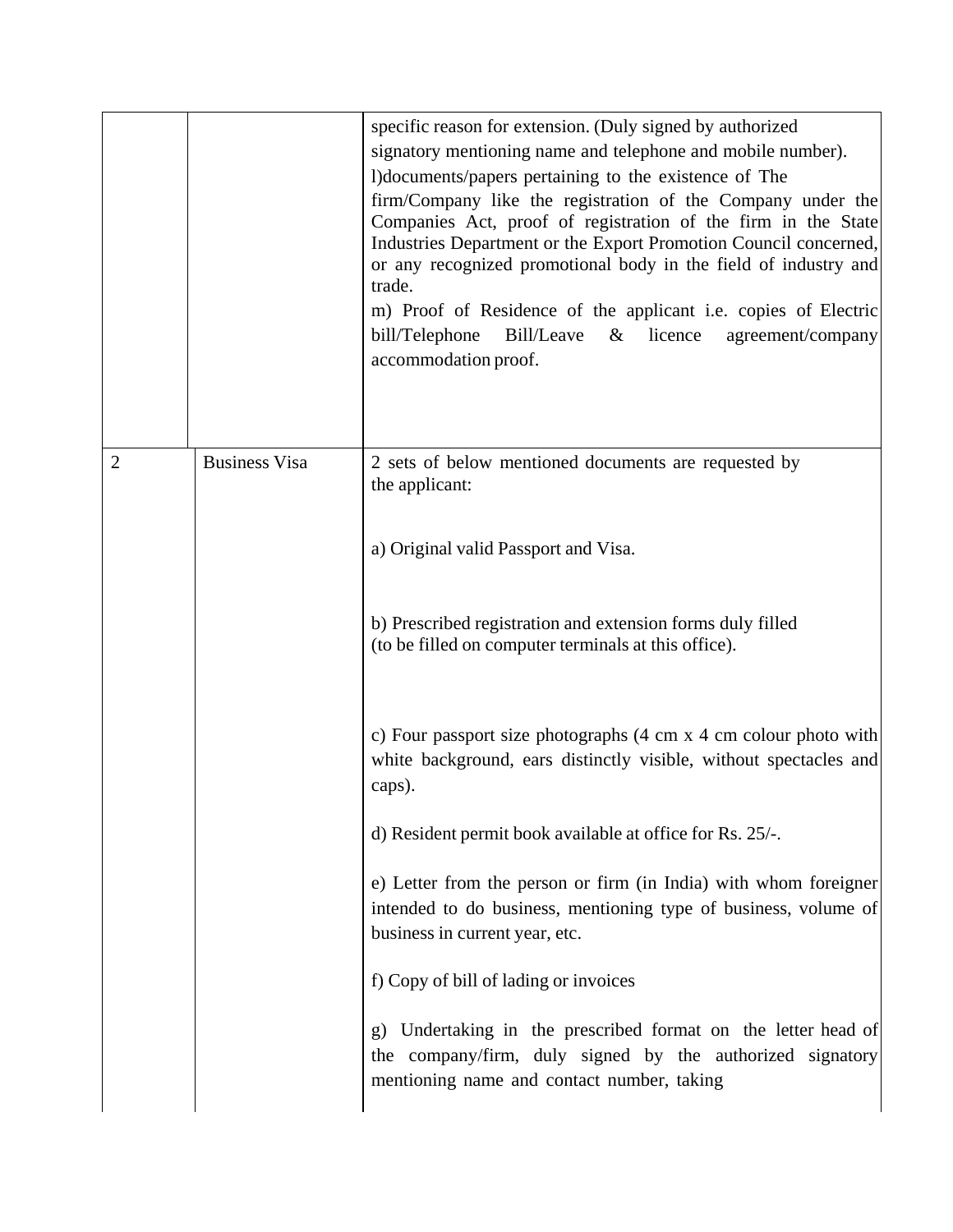|   |              | responsibility of the foreigner during his/her stay in India and to<br>repatriate the foreigner at their cost if situation<br>arose.                                                                                                                                                                                   |
|---|--------------|------------------------------------------------------------------------------------------------------------------------------------------------------------------------------------------------------------------------------------------------------------------------------------------------------------------------|
|   |              | h) Bank remittance showing that he/she is a person of assured<br>financial standing.                                                                                                                                                                                                                                   |
|   |              | i) Copies of passport(photo-page) and (page indicating validity),<br>page bearing arrival stamp of Indian immigration.                                                                                                                                                                                                 |
|   |              | j) Copy of Indian visa                                                                                                                                                                                                                                                                                                 |
|   |              | k) Copy of Pan Card and Income Tax papers including TDS<br>certificate for current assessment year. (if liable to pay income tax<br>in India)                                                                                                                                                                          |
|   |              | 1) Copy of Indian passport/copy of election card of a person<br>signing undertaking.                                                                                                                                                                                                                                   |
|   |              | m) Contract or assignment letter from the company/firm<br>concerned.<br>n) Proof of Residence of the applicant i.e. copies of Electric<br>bill/<br>Telephone<br>Bill/Leave<br>licence<br>$\&$<br>agreement/company accommodation proof.<br>Proof regarding gross sales/turnover from Business activities.<br>$\circ$ ) |
|   |              |                                                                                                                                                                                                                                                                                                                        |
| 3 | Student visa | T <sub>1</sub><br>The below mentioned documents are required in 2 sets:                                                                                                                                                                                                                                                |
|   |              | a) Original valid Passport and Visa.                                                                                                                                                                                                                                                                                   |
|   |              | b) Bonafide certificate from School, College or institute for the<br>academic year mentioning nationality.                                                                                                                                                                                                             |
|   |              | c) Four passport size photographs (4 cm x 4 cm colour photo with<br>white background, ears distinctly visible, without spectacles and<br>caps).                                                                                                                                                                        |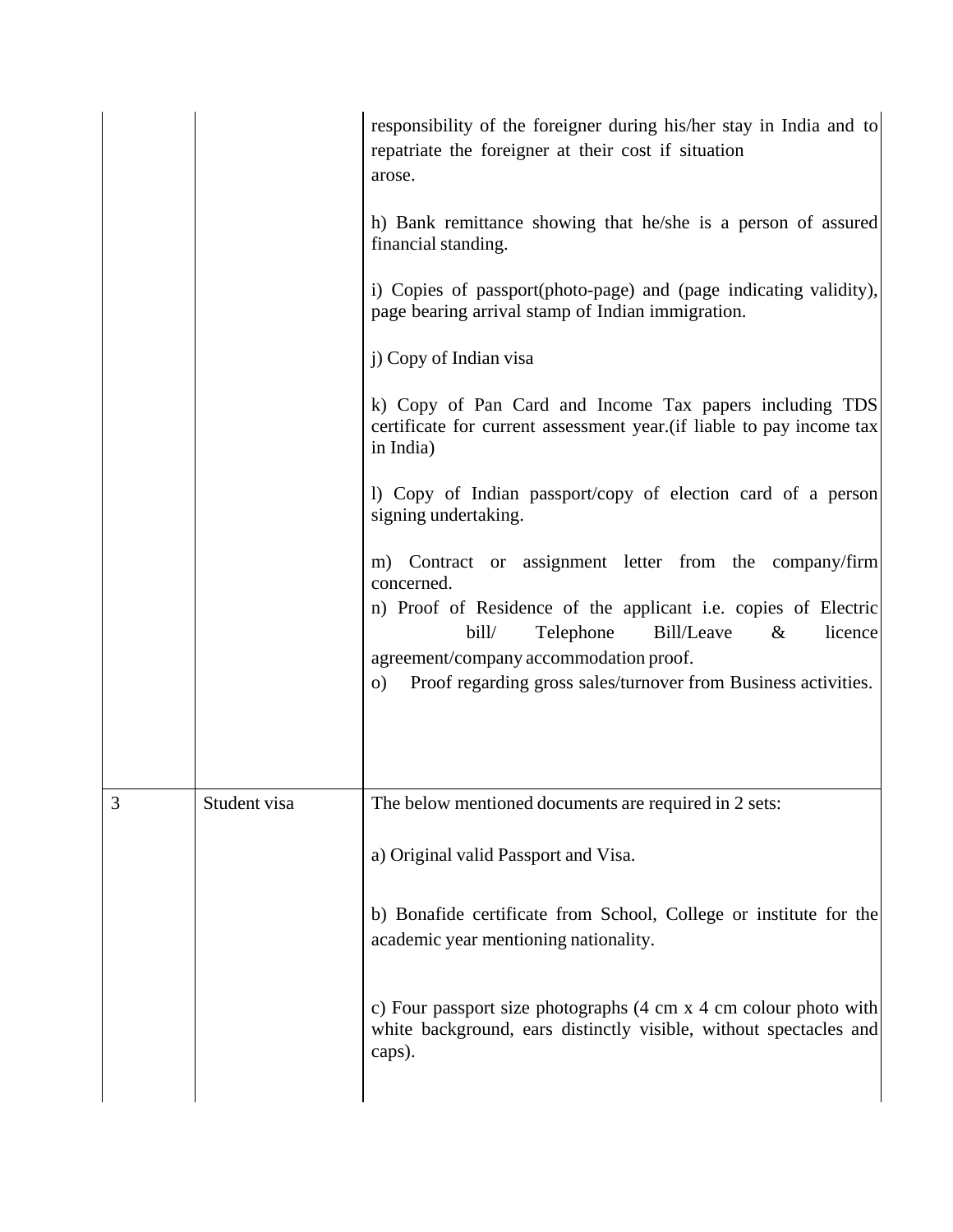|                |                  | d) Bank remittance i.e. bank statement showing that the applicant<br>can support himself/herself financially during his/her stay of one<br>year in India. |
|----------------|------------------|-----------------------------------------------------------------------------------------------------------------------------------------------------------|
|                |                  | e) Marks sheet or Examination passing certificate for the exams<br>passed in the last academic year.                                                      |
|                |                  | f) Copies of Passport (photo page) and (page indicating validity),<br>page bearing arrival stamp of Indian immigration.                                   |
|                |                  | g) Copy of Indian visa.                                                                                                                                   |
|                |                  | h) Attendance proof or certificate for regularly attending classes in<br>case of application for extension.                                               |
|                |                  | Course fees receipt.                                                                                                                                      |
|                |                  | i) Admission/eligibility certificate from the                                                                                                             |
|                |                  | University/college/educational institution                                                                                                                |
|                |                  | j) In case of change of University/college/educational                                                                                                    |
|                |                  | institution, NoC from the previous                                                                                                                        |
|                |                  | University/college/educational institution                                                                                                                |
|                |                  | k) Proof of Residence of the applicant <i>i.e.</i> copies of                                                                                              |
|                |                  | Electricity bill/Telephone Bill/Leave & licence                                                                                                           |
|                |                  | agreement/company accommodation proof.                                                                                                                    |
| $\overline{4}$ | Entry $(X)$ Visa | Applicants arrived on Entry $(X)$ visa are requested to                                                                                                   |
|                |                  | furnish the following documents in 2 sets during the time of<br>registration:                                                                             |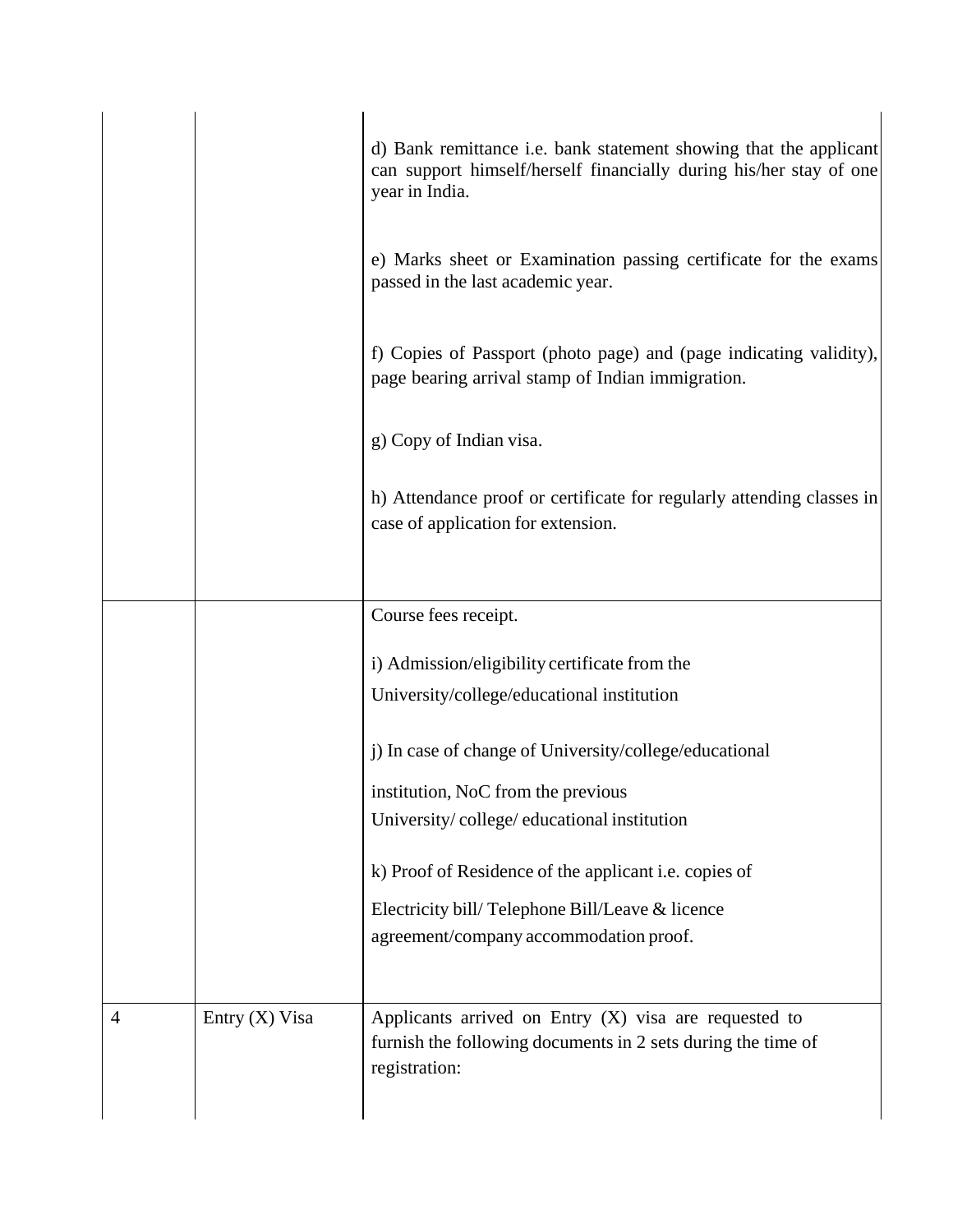a) Original valid Passport and Visa.

b) Prescribed registration and extension forms duly filled (to be filled on computer terminals at this office).

c) Four passport size photographs (4 cm x 4 cm colour photo with white background, ears distinctly visible, without spectacles and caps).

d) Documents proving that applicant is of Indian origin i.e. parents or grandparents Indian passport or birth certificate, copy with proper linkage of relations.

e) Spouse passport and visa copy showing that he/she is employed for cases in which other spouse or children are accompanying him in India.

f) Resident permit book available at office for Rs. 25/-.

g) Marriage certificate duly solemnized/registered in India in case of married to Indian nationals & seeking extensions on "spouse Indian".

h) If marriage is taken place abroad, Marriage certificate is to be authenticated/ certified by the concerned Indian Mission abroad.

i) Copies of Passport (photo page) and (page indicating validity), page bearing arrival stamp of Indian immigration.

j) Copy of Indian visa.

k) Proof of Residence i.e. copies of electric bill/telephone bill/leave & licence agreement.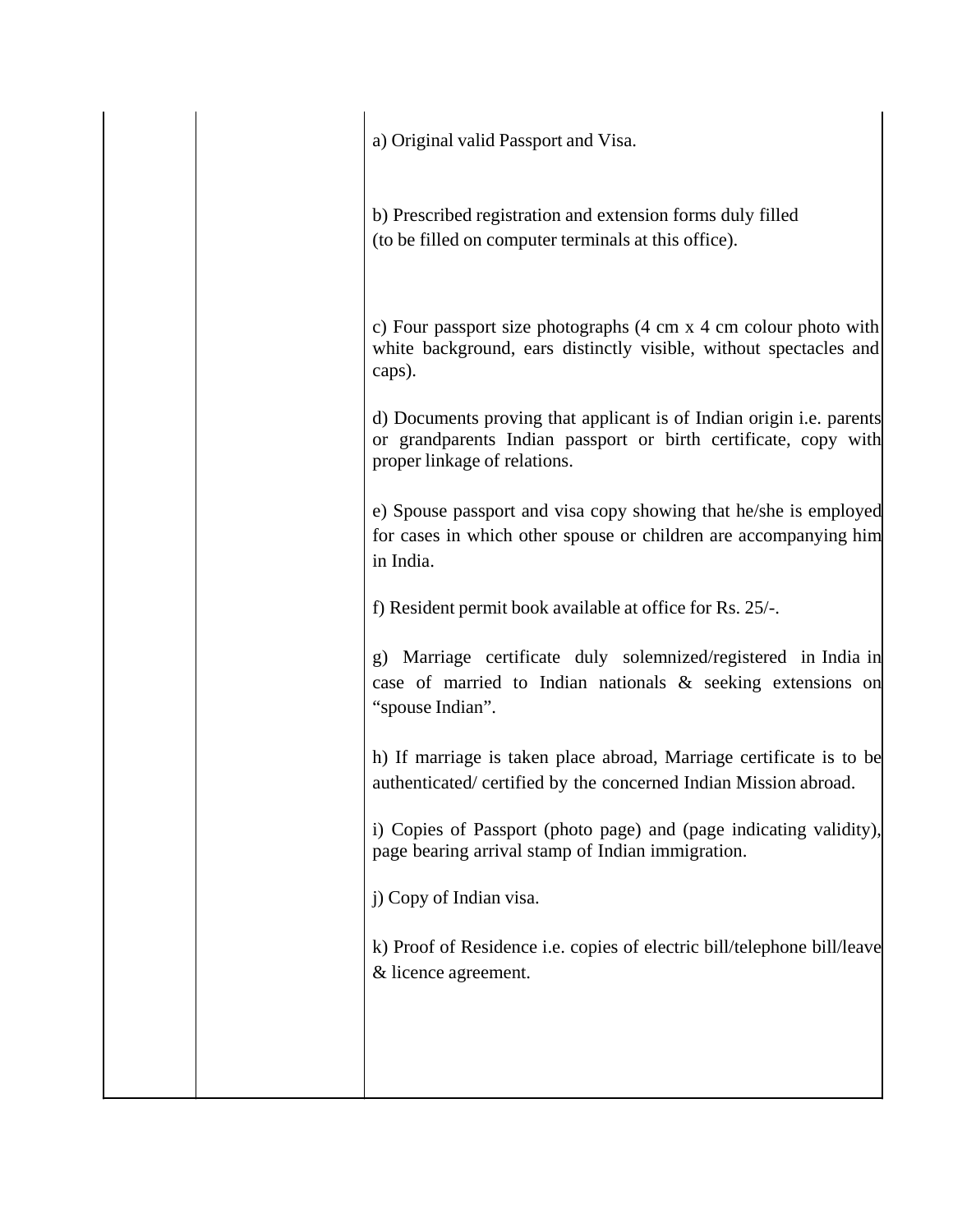l) Apart from the above documents additional supportive documents can be asked for in certain cases.

m) Foreigners Bank passbook copy.

n) Undertaking details in described format and copy of Indian passport plus copy of Election Card and Electric bill/Telephone Bill of a person signing undertaking.

Applicants born in India are requested to furnish the following documents in 2 sets during the time of registration:

a) Original valid Passport.

b) Prescribed registration and extension forms duly filled (to be filled on computer terminals at this office).

c) Four passport size photographs (4 cm x 4 cm colour photo with white background, ears distinctly visible, without spectacles and caps).

d) Documents proving that applicant is of Indian origin i.e. parents or grandparents Indian passport or birth certificate, copy with proper linkage of relations.

e) Copy of mother/father passport, visa and residential permit in case parents are registered of this office.

f) Undertaking in the prescribed format, (on the letterhead of the company in case of either of his/her parents are registered of this office and on 'Business' or 'Employment visa', duly signed by authorized signatory mentioning name and contact number, taking responsibilities of the foreigner during his/her stay in India and to repatriate the foreigner at their cost if situation arose.

g) Copy of Indian passport/copy of election card of a person signing undertaking.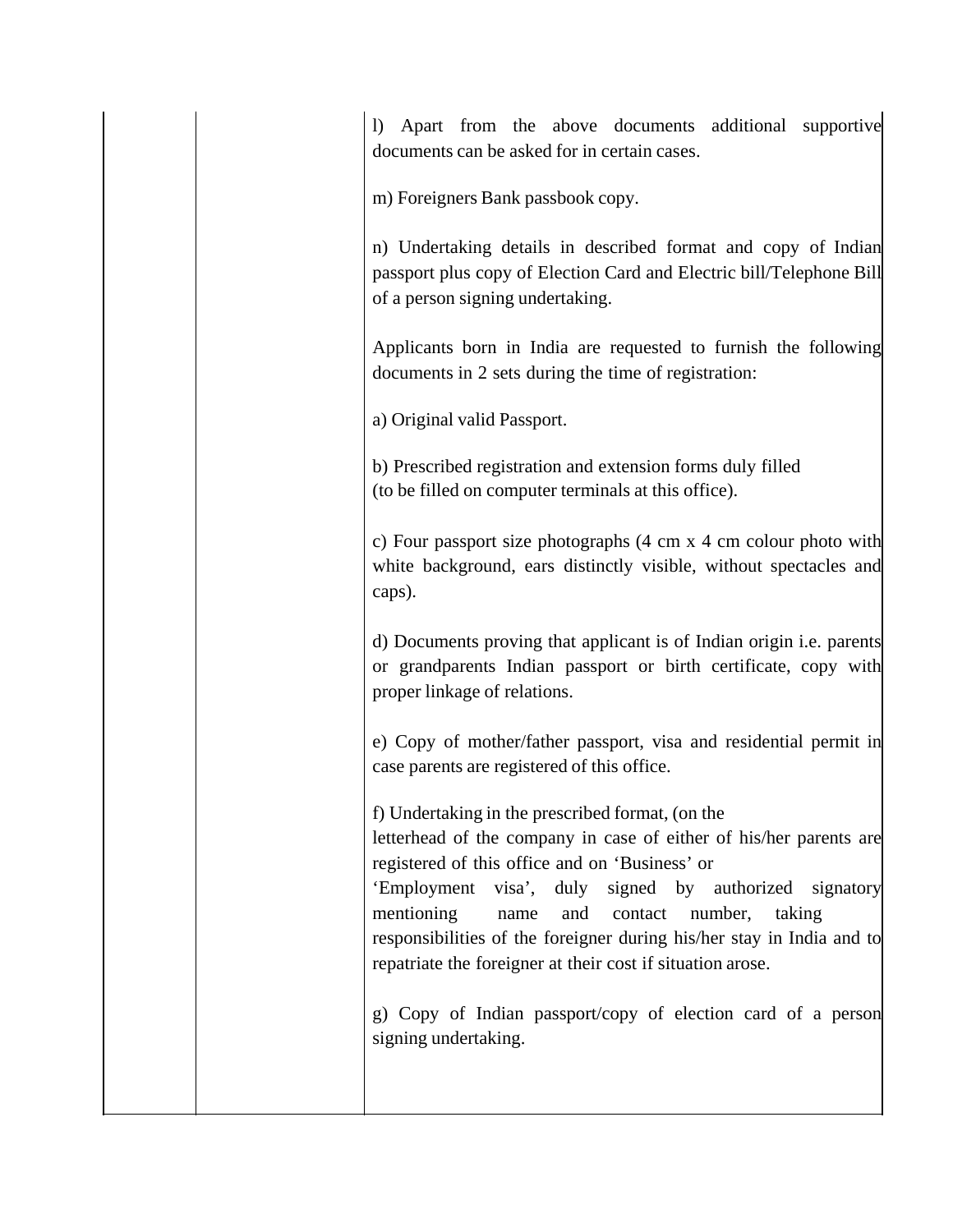|   |                                | h) Forwarding letter of concerned company (in case of either of<br>his/her parents are registree of this office and on<br>'Business or 'Employment visa).<br>i) Proof of Residence i.e. copies of electric bill/telephone bill/leave<br>& licence agreement/company accommodation<br>proof.                                                                                                                                                                                                                                                                                                                                                                                                                                                                                                                                                                                                                                                                                                                             |
|---|--------------------------------|-------------------------------------------------------------------------------------------------------------------------------------------------------------------------------------------------------------------------------------------------------------------------------------------------------------------------------------------------------------------------------------------------------------------------------------------------------------------------------------------------------------------------------------------------------------------------------------------------------------------------------------------------------------------------------------------------------------------------------------------------------------------------------------------------------------------------------------------------------------------------------------------------------------------------------------------------------------------------------------------------------------------------|
| 5 | <b>RESEARCH</b><br><b>VISA</b> | The following 2 sets of documents are required for<br>extension by the applicant:<br>a) Original valid Passport and visa.<br>b) Letter from the concerned university giving details about the<br>subject of research and in what field.<br>c) 4 cm x 4 cm colour photo with white background, ears distinctly<br>visible, without spectacles and caps.<br>from<br>Ministry/HRD<br>Letter<br>the<br>concerned<br>nodal<br>d)<br>Ministry granting clearance if seeking extension.<br>e) Letter from<br>Ministry of Home<br>Affairs<br>granting<br>permission.<br>f) Letter from the Professor/guide under whose guidance the<br>research thesis is being done.<br>g) Bank statement showing financial status for the past one year<br>of stay<br>h) Copies of passport (photo page) and page indicating validity),<br>bearing arrival stamp of Indian immigration.<br>i) Copy of Indian visa.<br>j) Proof of residence i.e. copies of electric bill/telephone bill/leave<br>and license agreement/paying guest agreement |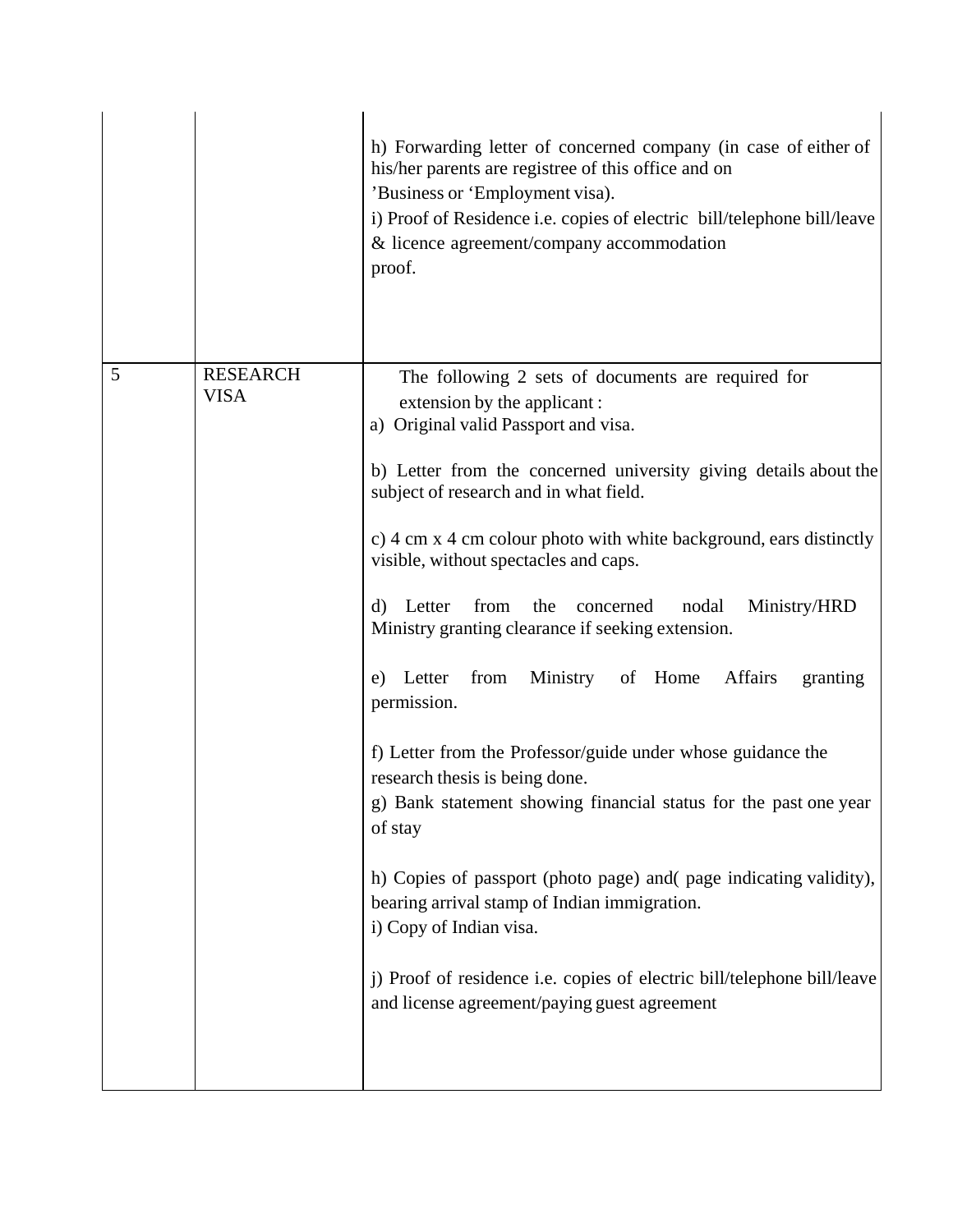| 6 | <b>JOURNALIST</b><br><b>VISA</b> | The following 2 sets of documents are required for extension by<br>the applicant:                                                                                                                                                        |
|---|----------------------------------|------------------------------------------------------------------------------------------------------------------------------------------------------------------------------------------------------------------------------------------|
|   |                                  | a) Original valid Passport and visa.                                                                                                                                                                                                     |
|   |                                  | b) Prescribed registration and extension forms duly filled. (to be<br>filled on computer terminals at this office)                                                                                                                       |
|   |                                  | c) Letter indicating the subject of journalism from concerned news<br>agencies, company.                                                                                                                                                 |
|   |                                  | d) Four passport size photographs $(4 \text{ cm } x 4 \text{ cm }$ colour photo with<br>white background, ears distinctly visible, without spectacles and<br>caps).<br>e) Copies of passport (photo page) and page indicating validity), |
|   |                                  | bearing arrival stamp of Indian Immigration.                                                                                                                                                                                             |
|   |                                  | f) Copy of Indian visa.                                                                                                                                                                                                                  |
|   |                                  | g) Letter from P.I.B or Ministry of External Affairs (External<br>publicity Division) (XPR) section granting permission during time<br>of extension.                                                                                     |
|   |                                  | h) Proof of Residence i.e. copies of electric bill/telephone bill/leave<br>& license agreement.                                                                                                                                          |
|   |                                  |                                                                                                                                                                                                                                          |
| 7 | <b>MEDICAL VISA</b>              | Persons coming to India for medical treatment for serious<br>illness are issued with this visa. The documents required for<br>extension are as follows (2set)                                                                            |
|   |                                  | a) Original valid Passport and visa.                                                                                                                                                                                                     |
|   |                                  | b) Letter from concerned hospital (should be eminent and<br>recognized hospital) where treatment is being taken<br>along with supportive medical documents/diagnostic test reports<br>(with tentative period of treatment).              |
|   |                                  | c) MX (Medical X) visa for caretakers and relatives<br>accompanying patient.                                                                                                                                                             |
|   |                                  |                                                                                                                                                                                                                                          |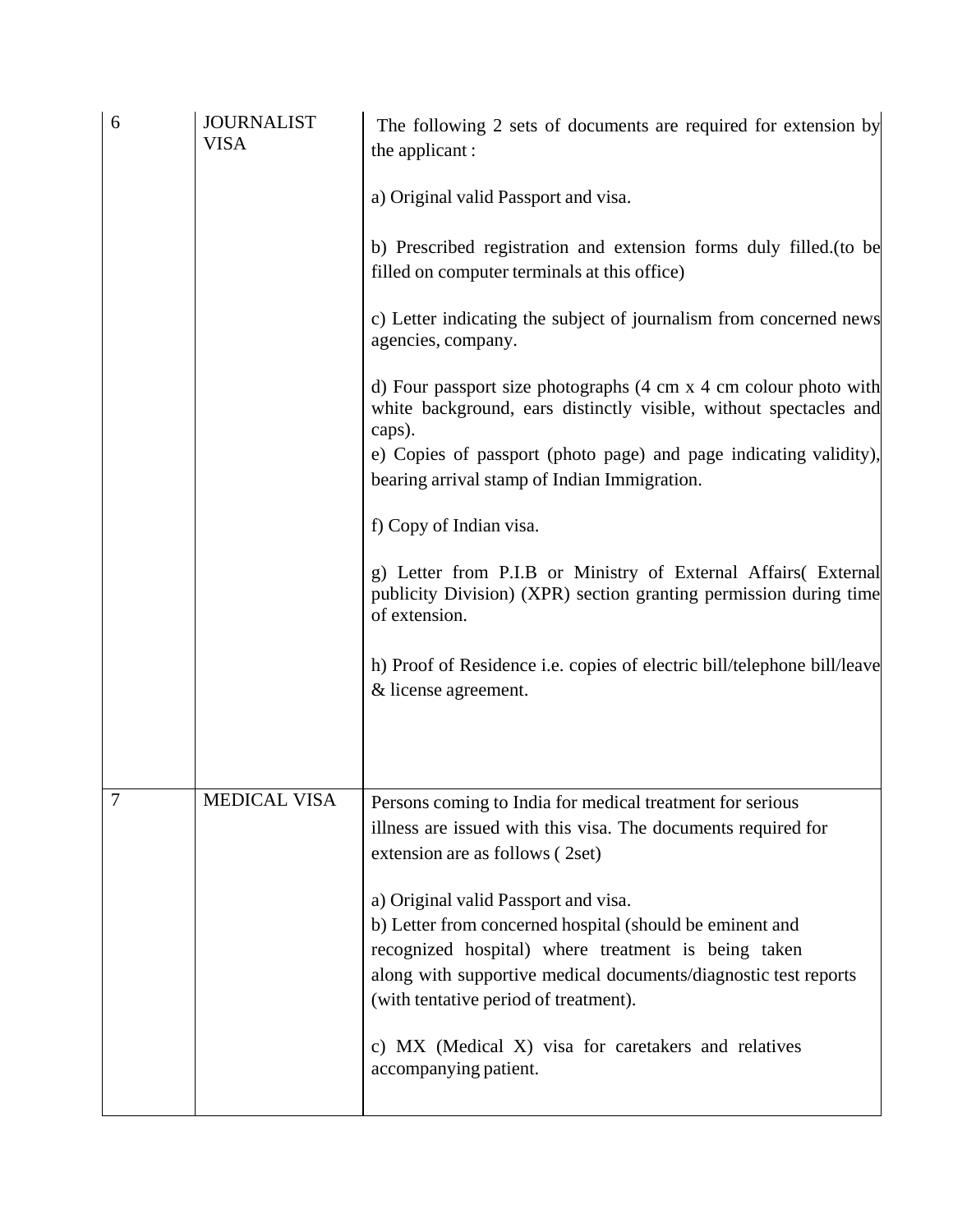|    |             | d) Four passport size photographs $(4 \text{ cm } x 4 \text{ cm }$ colour photo with<br>white background, ears distinctly visible,<br>without spectacles and caps).<br>e) Copies of passport (photo page) and page indicating validity),<br>bearing arrival stamp of Indian Immigration.<br>f) Copy of Indian visa.<br>g) Visas and all medical papers and diagnostic test reports.<br>h) Proof of Residence i.e. copies of electric bill/telephone bill/leave<br>& licence agreement.<br>i) If the applicant is admitted in the hospital, medical certificate to<br>that effect, bearing photo of the applicant attested by the Doctor.                                                                                                                                                                                                                                                                             |
|----|-------------|----------------------------------------------------------------------------------------------------------------------------------------------------------------------------------------------------------------------------------------------------------------------------------------------------------------------------------------------------------------------------------------------------------------------------------------------------------------------------------------------------------------------------------------------------------------------------------------------------------------------------------------------------------------------------------------------------------------------------------------------------------------------------------------------------------------------------------------------------------------------------------------------------------------------|
| 8. | Return Visa | Eligibility: The facility is only granted to students for returning to<br>their home countries during vacations three times in a academic<br>year and to those foreigners who are<br>on employment and business visas and their cases have been<br>referred to Ministry of Home affairs New Delhi for further<br>extension and are under consideration. Return visa application<br>should be processed before 3 days prior<br>to date of journey.<br>Documents required for processing Return Visa-<br>a) Original valid Passport and visa.<br>b) Prescribed forms (to be filled on computer terminals at this<br>office)<br>c) Two passport size photographs $(4 \text{ cm } x 4 \text{ cm }$ colour photo with<br>white background, ears distinctly visible, without spectacles and<br>caps).<br>d) Copies of passport (photo page) and page indicating validity),<br>bearing arrival stamp of Indian Immigration. |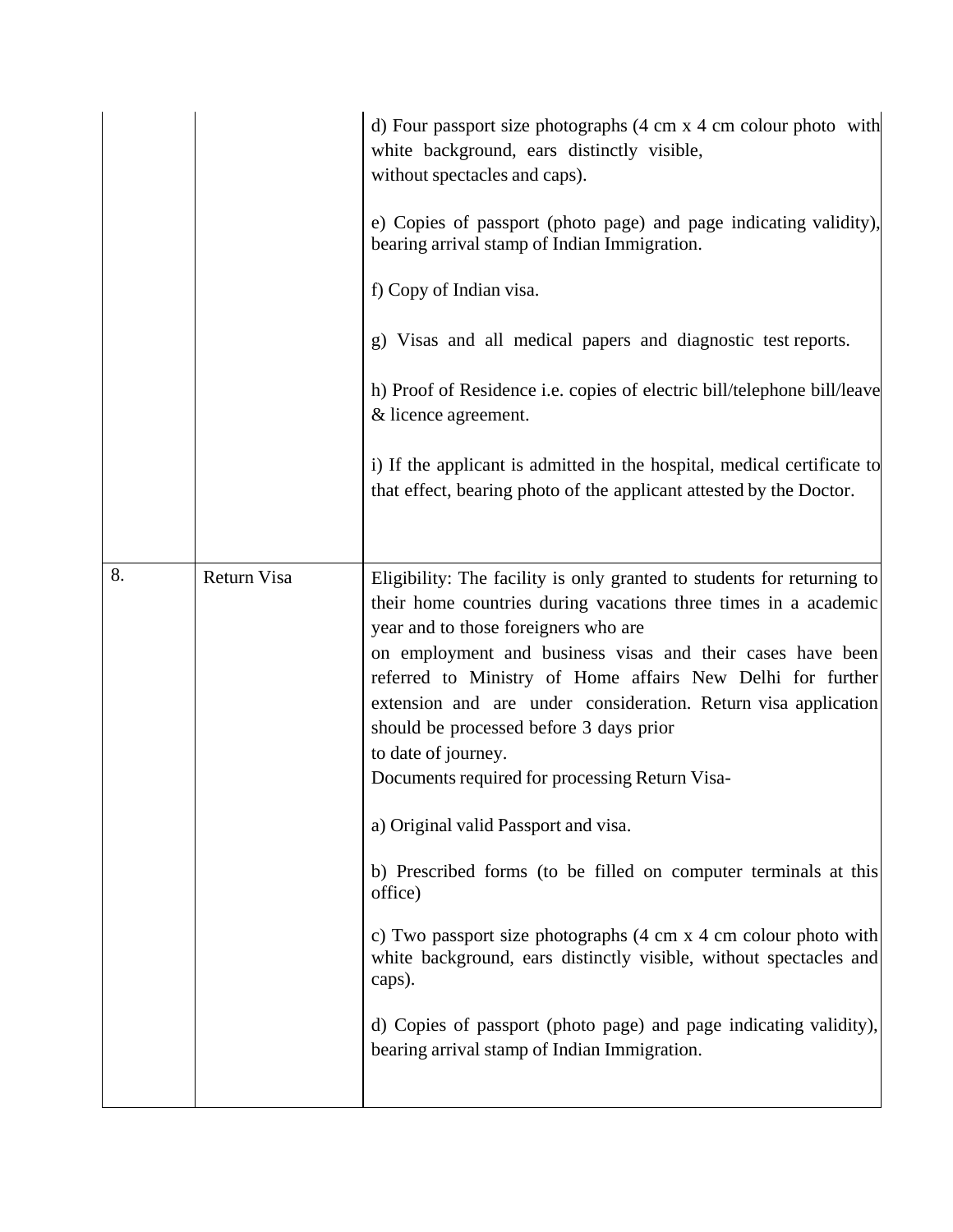| Conv of Indian visa |                                                                                                  |  |
|---------------------|--------------------------------------------------------------------------------------------------|--|
|                     | f) Copy of return ticket within 90 days of departure from<br>Ind<br>ia.                          |  |
|                     | Request<br>letter<br>from<br>g)<br>company<br>1n<br>case<br>Ωt<br>"Employment/or Business Visa". |  |
|                     | Return visa is granted for a maximum period of 90 days.                                          |  |

**Note: Additional supporting documents may be asked for the verification by the FRRO/FRO.**

## **IV. Documents required for taking Exit Permit:**

### **A. In case of foreigners reporting due to loss of passport**.

- i. New passport or emergency travel document issued by the concerned foreign Mission.
- ii. Police reporting about the loss/stolen passport i.e. loss certificate or FIR.
- iii. Consulate's letter indicating the particulars of stolen passport and Indian passport.
- iv. If the foreigner is registered with any FRRO/FRO then a NOC to that effect from the concerned FRRO/FRO.
- v. Confirmed Air Ticket for departure with OK status for returning from the airport.
- vi. Four passport size photographs (4 cm x 4 cm colour photo with white background, ears distinctly visible, without spectacles and caps.
- vii. Proof of Residence i.e. Hotel/Guest House payment receipt, Leave & Licence Agreement etc.
- viii. Apart from the above documents additional supportive documents can be asked for in certain cases.

All cases of 'Exit Permit' would require minimum 2 working days for processing.

### **B. Surrogacy cases-**

- i. Original Passport & Emergency travel documents.
- ii. Surrogacy agreement between the commissioning parent, surrogate mother & doctor treating the case.
- iii. An undertaking from the surrogate mother that all liabilities contained in the agreement towards her, have been satisfactorily discharged by the intended parents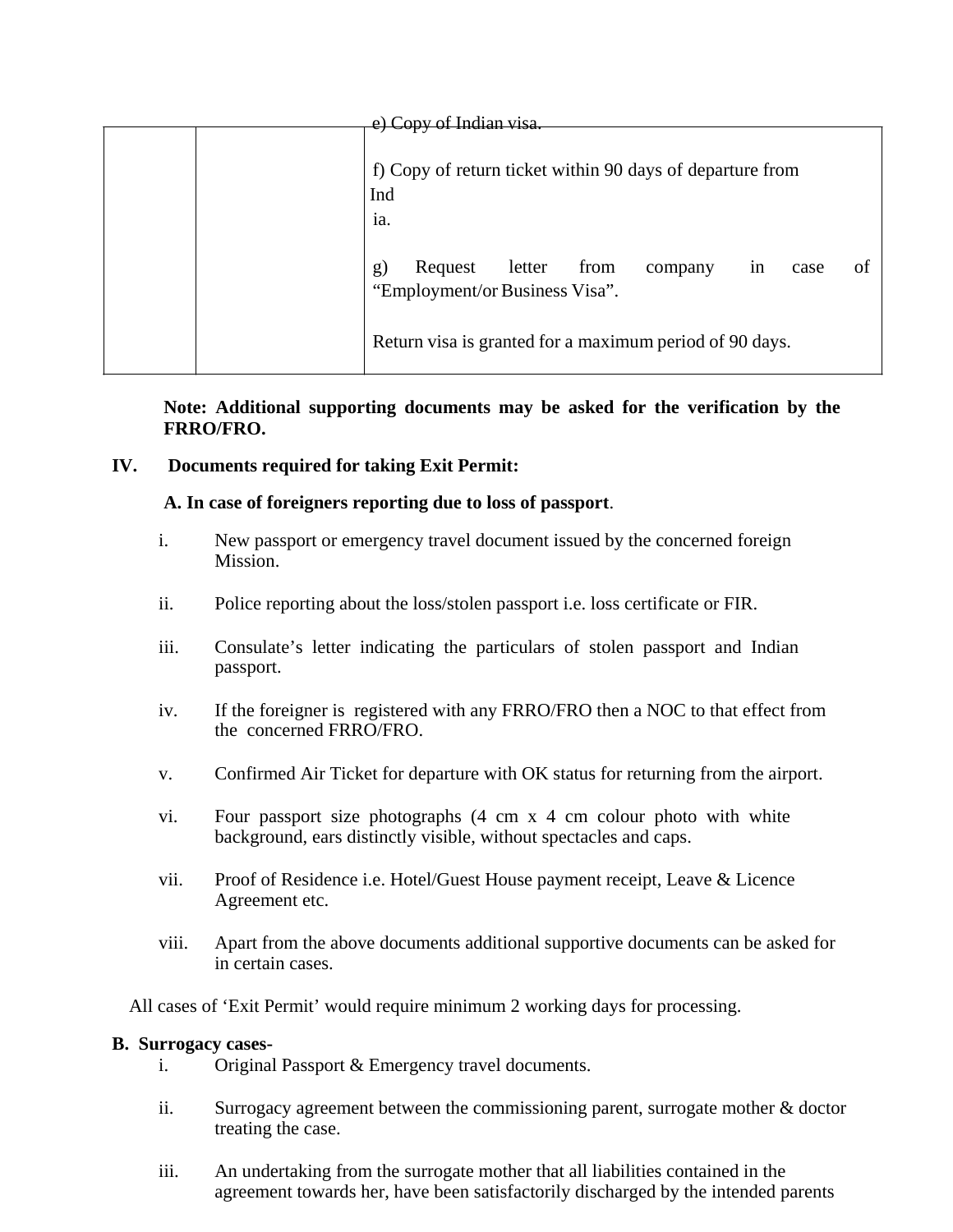who are foreign nationals.

- iv. Doctor's letter who has given treatment.
- v. Letter from hospital where infant was born.
- vi. Infant's (Applicant) passport.
- vii. Infant's birth certificate issued by Indian authority.
- ix. Parent's passport and visa copy.
- x. Copy of the travel Ticket (infant + parents).
- xi. Infant's colour photo -3 (with white background).
- xii. Proof of residence i.e. Hotel/Guest House Payment receipt, Leave & Licence agreement etc.

All surrogacy cases applying for 'Exit permit' would require minimum 2 working days for processing, provided all the documents are submitted.

### **C. Child born in India**

- I. Original Passport & Emergency Traveling Document.
- II. Letter from Consulate regarding issuance of new passport.
- III. Birth certificate issued by Indian Authority.
- IV. Both parents' passport and visa copy. Residential Permit copies (in case parents are registered).
- V. Air Ticket (infant + parents)
- VI. Proof of residence i.e. Hotel/Guest House Payment receipt, Leave & Licence agreement etc.

In case of infant/minor children, traveling with mother only, NOC from father, stating that he has No objection for child/infant traveling abroad and vice versa.

### **D. In case of release from Jail/Acquittal cases-**

- i. Original Passport & Emergency certificate or Traveling Document.
- ii. Letter from Consulate regarding issuance of new passport/travel documents/Emergency Certificate.
- iii. Four passport size photographs (4 cm x 4 cm colour photo with white background, ears distinctly visible, without spectacles and caps.
- iv. Jail release Certificate/Court order in case of acquittal.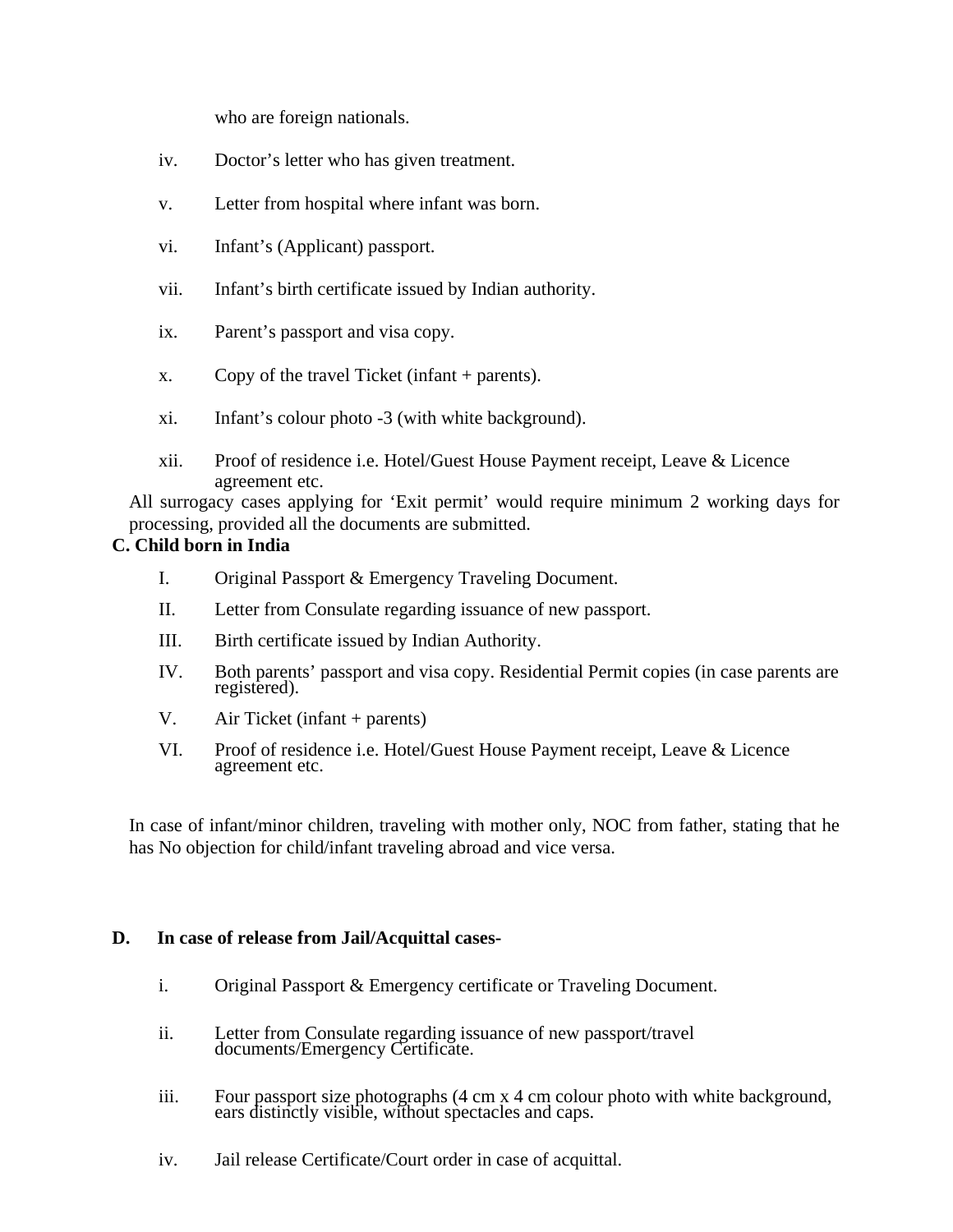- v. NOC (No objection Certificate) from prosecuting agency that they would not be going in appeal and have no objection to the concerned foreigner leaving the country in acquittal cases.
- vi. Confirmed Air Ticket for departure with ok status.
- vii. Proof of residence i.e. Hotel/Guest House Payment receipt, Leave & Licence agreement etc.

#### **V. Penalty for late Registration:**

A penalty in Indian currency equivalent to US\$ 30/-(Rs.1395/-) in case of late registration is charged. This fee can be revised from time to time.

### **VI. Liability of production of Registration Certificate**

Every registered foreigner shall, within twenty-four hours, which can be extended if sufficient cause is shown, on demand by any Registration Officer, any magistrate or any police officer not below the rank of a head constable, produce his certificate of registration for inspection by such registration officer, magistrate or police officer. If the Registration Officer, magistrate or police officer, not being below the rank of an Inspector is of the opinion that the passport or other documents of identification produced by the foreigner do not furnish adequate proof of identity and if the registration certificate does not bear the photograph or finger impressions/signatures, he may be asked to produce, four copies of passport size photograph, four complete sets of his finger impressions/signatures, one of which shall be made on the Registration Certificate. The finger impression/signatures shall be made in the presence of the Registration Officer and each set attested by him.

#### **VII. Change in Registered address:**

A foreigner shall be deemed to have changed his registered address, if he changes his residence from one place to another place in India and if having no residence, he leaves his registered address knowing that he is not likely to return within six months of leaving it. In such a case, he/she is required to register at the new place of residence.

### **VIII. Surrender of certificates of registration on departure:**

Every foreigner who is about to depart finally from India shall surrender his certificate of registration either to the Registration Officer of the place where he is registered or of the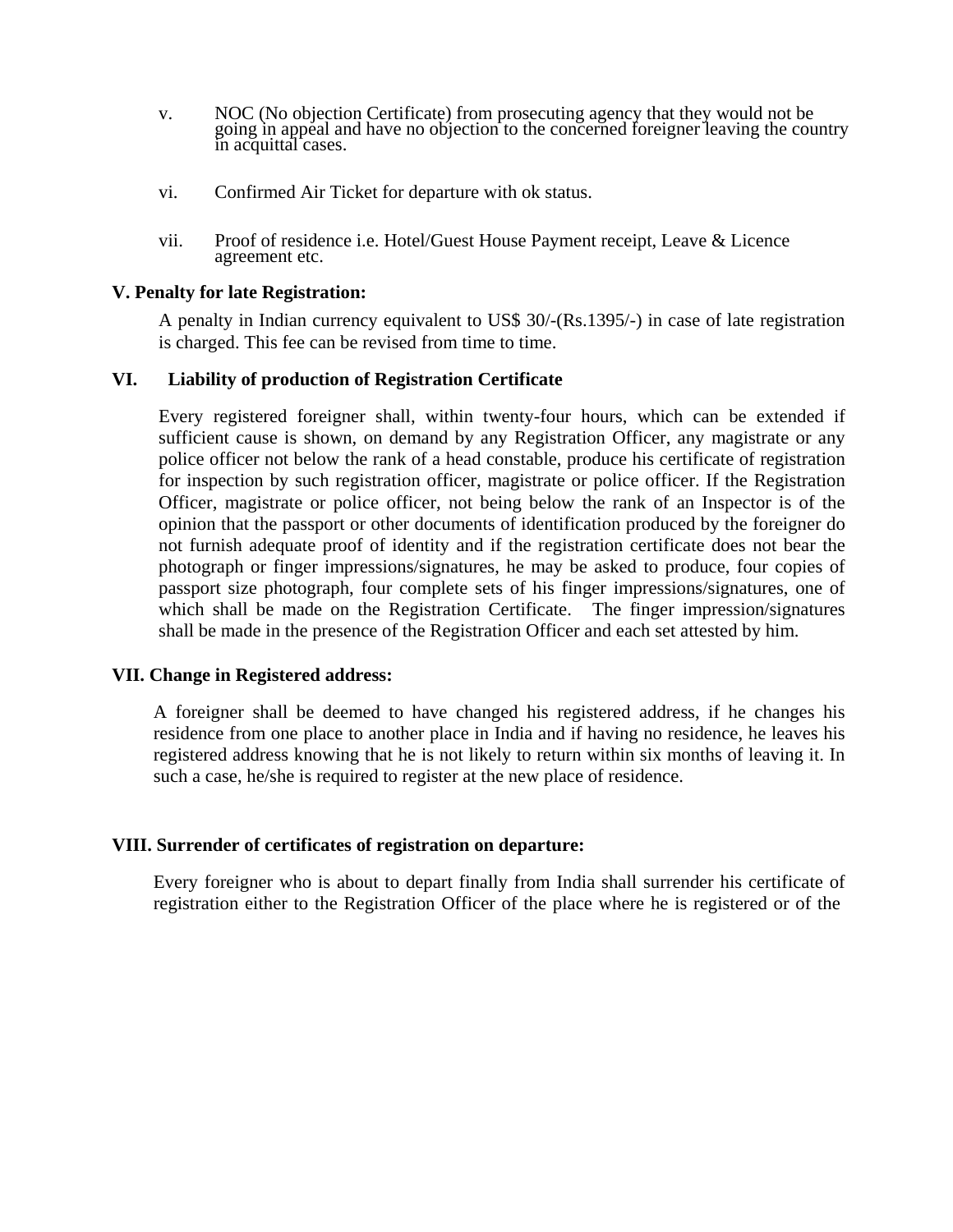place from where he intends to depart or to the Immigration Officer at the Port/Check post of exit at the time of final departure from India. If the certificate is surrendered other than to the Immigration Officer of the port or check post of exit, a receipt indicating such surrender of the document may be obtained and shown to the Immigration Officer at the time of final departure.

# **IX. Duplicate certificate of registration:**

If any certificate of registration, issued under these rules is lost or destroyed, the foreigner to whom it was issued, shall make or send to the Registration Officer of the district of his registered address a report of circumstances in which it was so lost or destroyed together with an application in writing a copy of police report in order to issue a duplicate copy of the certificate of registration.

## **Instructions for online filing of Registration by the Foreigners**

A foreigner can apply online from the website http://indianvisaonline.gov.in/frro/ for availing of visa services in the office of FRRO, Delhi. The following process shall be followed:

- i. Applicant shall select the Online Registration option from the main menu. As the option will be selected, the online application form will be displayed automatically.
- ii. Applicant is required to fill the online registration form and schedule his/ her appointment in the FRRO before his/ her visit. Once the application form is filled and submitted, a unique Registration number is generated by the system.
- iii. The applicant is advised to keep the Registration number as the same number can be further used for any further modifications in the details submitted online and during his/her visit at the FRRO.
- iv. Once the appointment is scheduled successfully, a Pdf. File (filled application) shall be generated by the system. Applicant is required to take the print out of the application and the requisite supporting documents for interview at the registration office.

# **Procedure for Online Application for registration of the Foreigner**

- i. Applicants are requested to go through the regulations and instructions mentioned above in order to ascertain their eligibility and procedures involved in the process.
- ii. Applicants who are required to register at FRRO shall have to fill their application online using the web based online application submission system. Applicants, who have not filed online applications previously before coming to FRRO, shall be allowed to fill the online application form at the FRRO. The officials present at the FRRO shall facilitate and assist either to fill at the convenience of applicant or assist them at the FRRO. Applicants who have not taken prior appointment shall also be allowed to register at the FRRO.
- iii. Applicants may access the facility of online registration at the FRRO from the